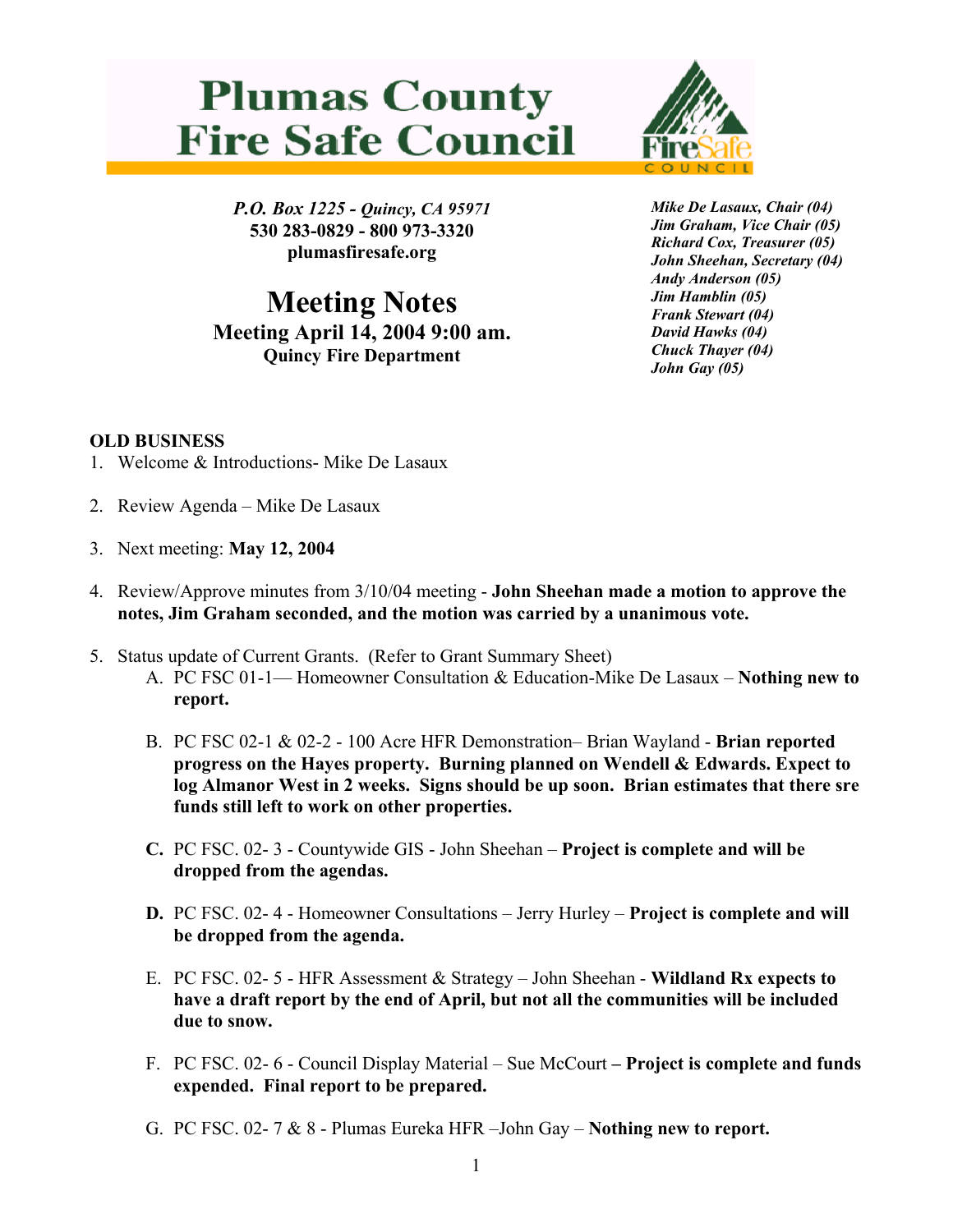- H. PC FSC. 02- 9 NSAQMD Chipping in lieu of burning –John Sheehan **Nothing new to report.**
- I. PC FSC. 03- 1 Outreach Delleker/Portola HFR 125 acres John Sheehan- **Nothing new to report.**
- J. PC FSC. 03- 2 & 3 Indian Falls HFR 50 acres John Sheehan **Dan Howell was present and is working with Cal Trans & property owners on the project acres & treatments.**
- K. PC FSC. 03- 4 & 5 Camp Layman HFR 50 acres- John Gay - **Nothing new to report.**
- L. PC FSC. 03- 6 & 7 Cromberg HFR 350 acres John Sheehan **A community meeting was held on 3/25/04 to get participating property owners together. While it was well attended, many of the landowners who initially signed up were not present. Mike & Brian will send out letters to interested landowners. Brian is beginning to assess project acres and treatments.**
- M. PC FSC 03 8 & 14 Project Development, and Coordination John Sheehan – **Work continues. Brian Wayland conducted volume and value estimates for the Red Clover Genesee HFR project. California FSC has notified us that the C Road HFR project was selected for funding by the USFS with Community Protection Funds. The Title III projects that were pending public comment (Agenda Items 6. B.-G.) have been approved by the Plumas County Board of Supervisors. Three Concept papers have been submitted to the RAC for HFR. (Agenda Items 6. K-M).**
- N. PC FSC 03 9 Graeagle Fuelbreak THP 200 acres John Sheehan **Nothing new to report.**
- O. PC FSC 03- 10 & 11 Quincy CSD HFR 17 acres John Sheehan - **Dan Howell was present and is working on the project treatments with the CSD.**
- P. PCFSC 03 12 & 13 Elderly/Disabled Defensible Space John Sheehan **3 Projects completed, 12 more have just been awarded to contractors and 10-12 more will be going out to bid. One of the projects (Forbes) will be visited during the afternoon field trip.**
- Q. PCFSC 03-15 FSC Coordination –CY03 John Sheehan- **Coordination activities continue with agendas, notes, and press releases being provided monthly. Jerry & Mike attended the State FSC meeting in March to showcase some of our activities. Jerry has begun work on a County Wildland Fire Plan. A Firewise workshop was conducted on 3/31/04 for Almanor Basin and Indian Valley residents.**
- R. PCFSC 03-16 50 acres Hazardous Fuel Reduction –Delleker North **-** John Sheehan **Nothing new to report.**
- S. PCFSC 03-17 FSC Coordination CY04 John Sheehan- **Nothing to report as the CY 03 coordination project will be completed before beginning to expend these funds.**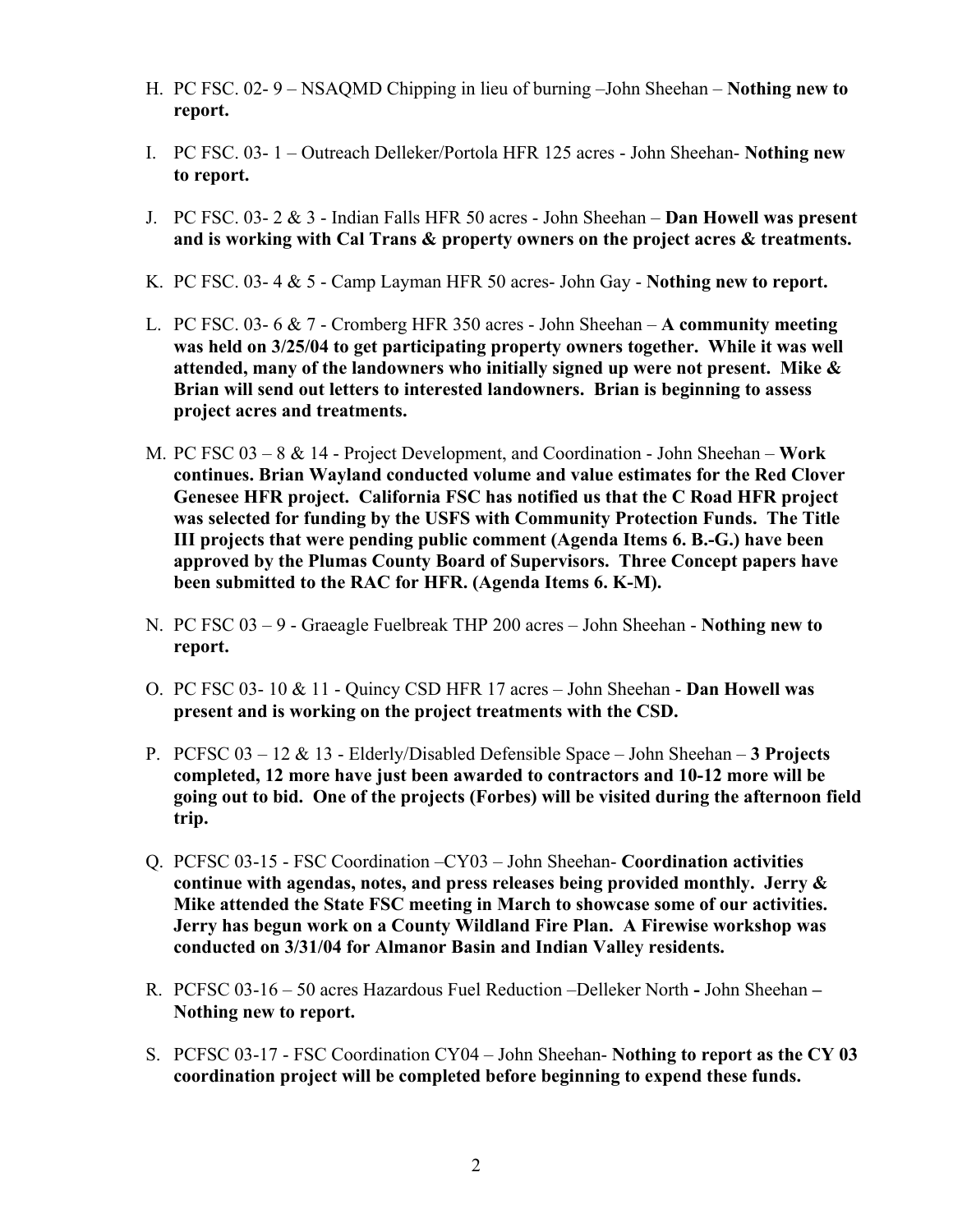- 6. Grants Submitted & Planned–Sheehan/ De Lasaux/ Hurley
	- A. 03-RAC-10 HFR RAC Cycle 3 C Road John Sheehan **A contract for this project from the Plumas NF has been signed. Awaiting needed match from the USFS for Community Protection funds which we were successful in being selected through the CA FSC Clearinghouse process**.
	- B. 04 BoS-1 C Road HFR Planning John Sheehan **Approved for funding by the board of Supervisors on 4/12/04.**
	- C. 04 BoS-2 Gold Mountain HFR Planning John Sheehan – **Approved for funding by the board of Supervisors on 4/12/04.**
	- D. 04 BoS-3 Canyon Dam HFR Planning John Sheehan – **Approved for funding by the board of Supervisors on 4/12/04.**
	- E. 04 BoS-4 Countywide GIS Phase II John Sheehan – **Approved for funding by the board of Supervisors on 4/12/04.**
	- F. 04 BoS-7 County Stewardship Proposal John Sheehan - **Approved for funding by the board of Supervisors on 4/12/04.**
	- G. 04 BoS-8 Red Clover (Genesee) HFR Planning John Sheehan - **Approved for funding by the board of Supervisors on 4/12/04.**
	- H. 04 CA FSC C Road HFR Jerry Hurley **Selected by USFS Region 5 for funding with a Community Protection Grant.**
	- I. 04 CA FSC Gold Mountain HFR Jerry Hurley **Not selected at this time.**
	- J. 04 CA FSC Graeagle HFR Jerry Hurley **Not selected at this time.**
	- K. 04 RAC-01 Graeagle HFR Jerry Hurley **Concept paper submitted to RAC for Cycle 4 funding on 3/19/04.**
	- L. 04 RAC-02– Gold Mountain HFR Jerry Hurley **Concept paper submitted to RAC for Cycle 4 funding on 3/19/04.**
	- M. 04 RAC-03 Red Clover Ck. Estates (Genesee) Jerry Hurley **Concept paper submitted to RAC for Cycle 4 funding on 3/19/04.**
- 7. HFQLG –HFR project overview/relation to communities Opportunities Project mapping integration involving US FS, CDF and Fire Safe Council - PNF's fuel reduction out year program of work - John Gay. – **Robin Vora, Acting District Ranger on Mt. Hough RD, discussed the program of work for the Mt. Hough watershed assessment. This watershed includes the Empire & Grizzly DFPZ's. The FSC will co-sponsor open houses with the Mt. Hough RD personnel in Taylorsville on 4/19 and Quincy on 4/21**.
- 8. CDF Exemption for Fuelbreaks, HFR & THP extensions Frank Stewart **Frank & Mike attended the Board of Forestry (BoF) meeting on 4/6. The BoF has assigned consideration f an exemption to the Forest Practices committee. They are looking a wide spectrum of alternatives to streamline the process. Ranges include canopy opening to setting a diameter**